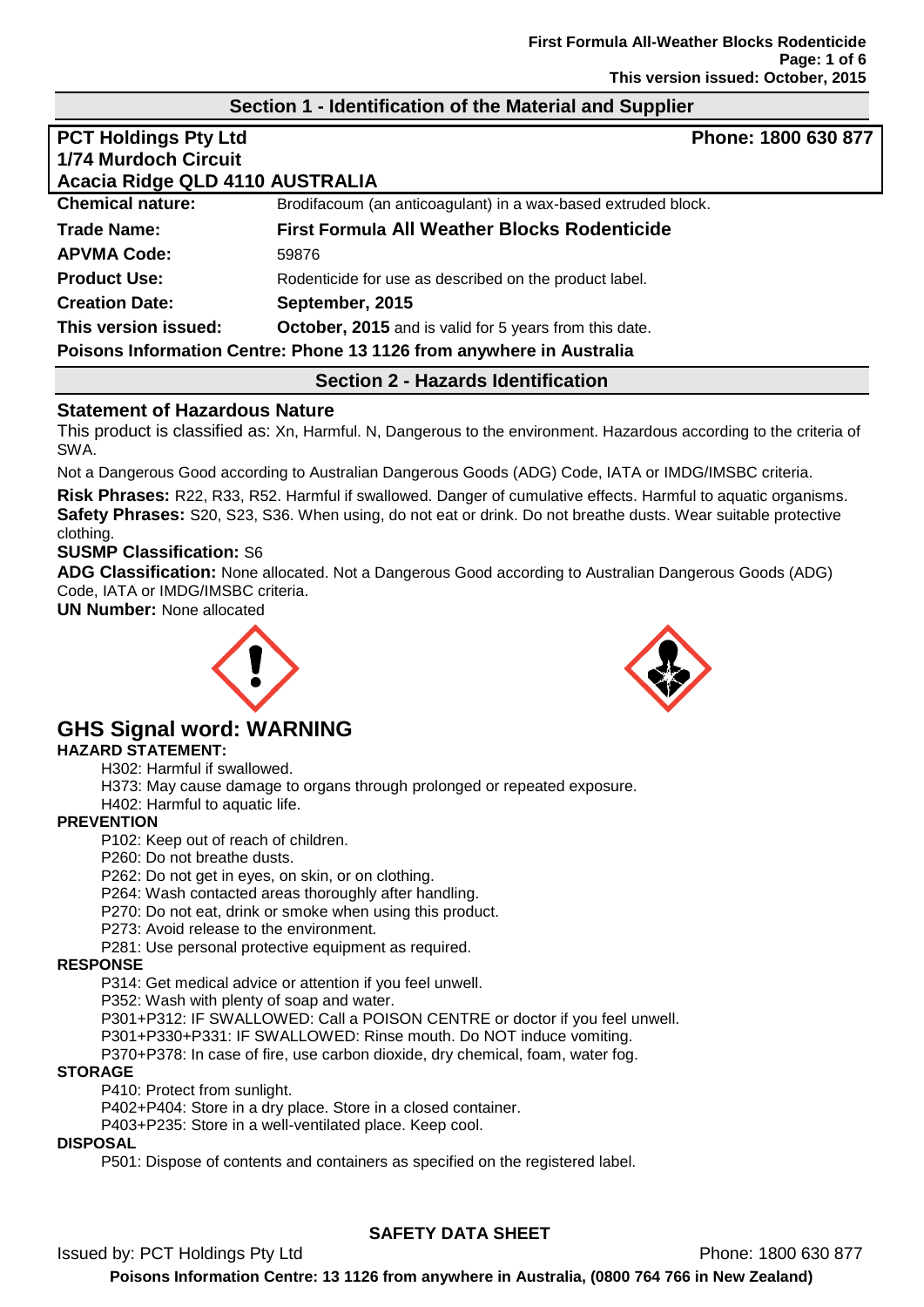## **Emergency Overview**

## **Physical Description & Colour**: Red wax blocks.

## **Odour:** Sweet seed odour.

**Major Health Hazards:** Ingestion of Brodifacoum is initially asymptomatic, and may continue as such even with prolonged alterations in prothrombin time. No gastrointestinal tract or other symptomatology occurs. Coagulation disturbances may become evident a few days after ingestion, and may be detected only by laboratory studies. In severe poisoning, gum-bleeding, epistaxis, petechiae, ecchymoses, haematomata, blood in urine and faeces, and genital haemorrhage may occur. Internal bleeding and cerebral haemorrhage may complicate the patient's prognosis. Danger of cumulative effects, harmful if swallowed.

| <b>Section 3 - Composition/Information on Ingredients</b> |               |             |         |                                |  |
|-----------------------------------------------------------|---------------|-------------|---------|--------------------------------|--|
| Ingredients                                               | <b>CAS No</b> | Conc.%      |         | TWA $(mg/m^3)$ STEL $(mg/m^3)$ |  |
| <b>Brodifacoum</b>                                        | 56073-10-0    | $0.05$ g/kg | not set | not set                        |  |
| <b>Bitrex</b>                                             | 3734-33-6     | $\leq$ 1    | not set | not set                        |  |
| Other non hazardous ingredients                           | secret        | to 100      | not set | not set                        |  |

This is a commercial product whose exact ratio of components may vary slightly. Minor quantities of other non hazardous ingredients are also possible.

The SWA TWA exposure value is the average airborne concentration of a particular substance when calculated over a normal 8 hour working day for a 5 day working week. The STEL (Short Term Exposure Limit) is an exposure value that may be equalled (but should not be exceeded) for no longer than 15 minutes and should not be repeated more than 4 times per day. There should be at least 60 minutes between successive exposures at the STEL. The term "peak "is used when the TWA limit, because of the rapid action of the substance, should never be exceeded, even briefly.

## **Section 4 - First Aid Measures**

## **General Information:**

## **Vitamin K is antidotal.**

You should call The Poisons Information Centre if you feel that you may have been poisoned, burned or irritated by this product. The number is 13 1126 from anywhere in Australia (0800 764 766 in New Zealand) and is available at all times. Have this SDS with you when you call.

**Inhalation:** First aid is not generally required. If in doubt, contact a Poisons Information Centre or a doctor. **Skin Contact:** Gently brush away excess particles. Irritation is unlikely. However, if irritation does occur, flush with lukewarm, gently flowing water for 5 minutes or until chemical is removed.

**Eye Contact:** Quickly and gently brush particles from eyes. First aid is not generally required. If in doubt, contact a Poisons Information Centre or a doctor. Take special care if exposed person is wearing contact lenses.

**Ingestion:** If swallowed, do NOT induce vomiting. Wash mouth with water and contact a Poisons Information Centre, or call a doctor.

**Information for doctor:** Administer Vitamin K intramuscularly or orally for several weeks with regular monitoring of the coagulation parameters and prothrombin times.

## **Section 5 - Fire Fighting Measures**

**Fire and Explosion Hazards**: The major hazard in fires is usually inhalation of heated and toxic or oxygen deficient (or both), fire gases. There is no risk of an explosion from this product under normal circumstances if it is involved in a fire. Violent steam generation or eruption may occur upon application of direct water stream on hot liquids.

Fire decomposition products from this product may be toxic if inhaled. Take appropriate protective measures. **Extinguishing Media:** In case of fire, use carbon dioxide, dry chemical, foam, water fog.

**Fire Fighting:** If a significant quantity of this product is involved in a fire, call the fire brigade. **Flash point:** >100°C **Upper Flammability Limit:** No data. Lower Flammability Limit: No data. **Autoignition temperature:** No data. **Flammability Class:** No data.

## **Section 6 - Accidental Release Measures**

**Accidental release:** In the event of a major spill, prevent spillage from entering drains or water courses. As a minimum, wear overalls, goggles and gloves. Suitable materials for protective clothing include cotton, rubber, PVC. Eye/face protective equipment should comprise as a minimum, protective glasses and, preferably, goggles. If there is a significant chance that dusts are likely to build up in cleanup area, we recommend that you use a suitable dust mask.

## **SAFETY DATA SHEET**

Issued by: PCT Holdings Pty Ltd **Phone: 1800 630 877**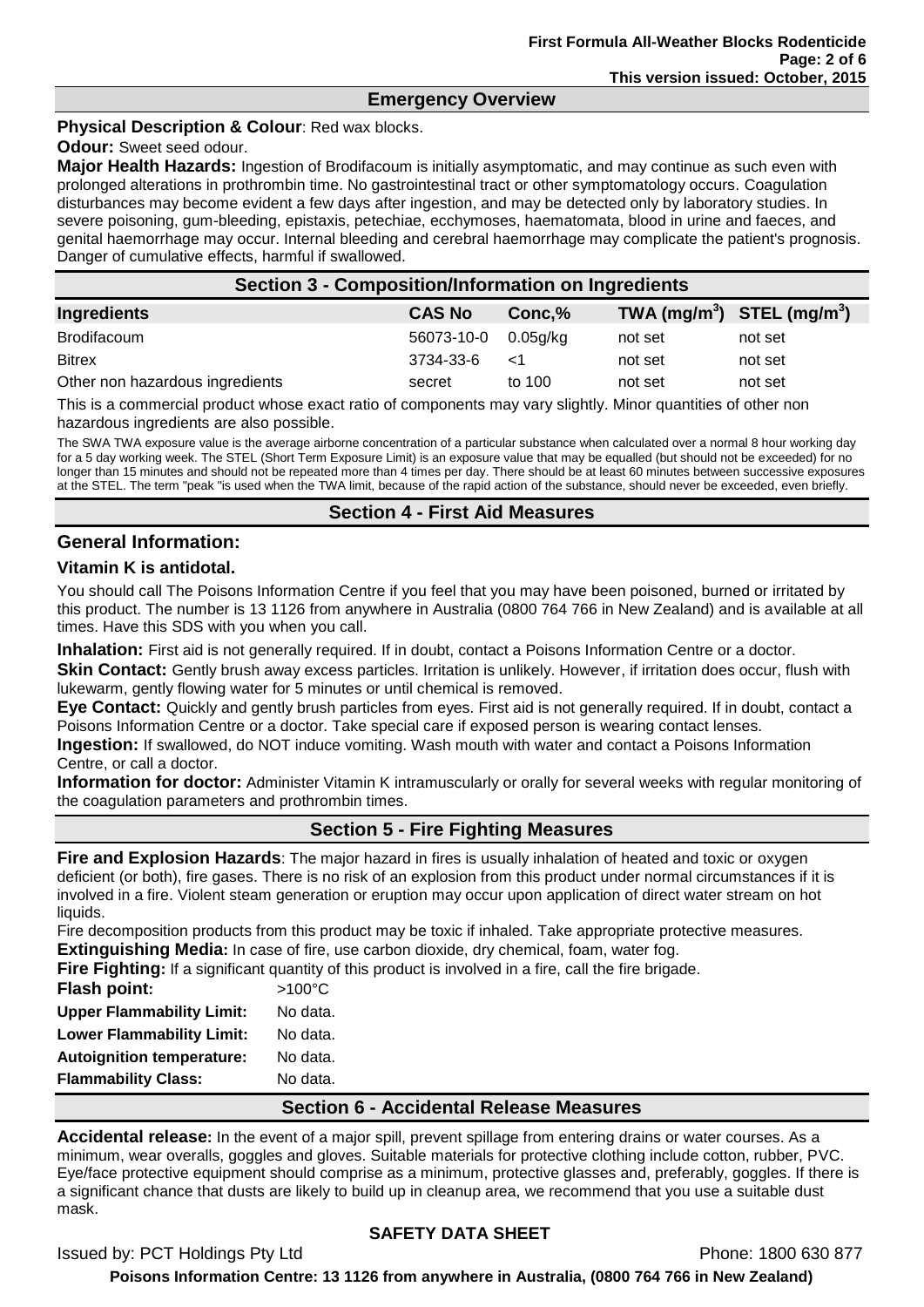#### **First Formula All-Weather Blocks Rodenticide Page: 3 of 6 This version issued: October, 2015**

Stop leak if safe to do so, and contain spill. Sweep up and shovel or collect recoverable product into labelled containers for recycling or salvage, and dispose of promptly. Consider vacuuming if appropriate. Recycle containers wherever possible after careful cleaning. Refer to product label for specific instructions. After spills, wash area preventing runoff from entering drains. If a significant quantity of material enters drains, advise emergency services. Full details regarding disposal of used containers, spillage and unused material may be found on the label. If there is any conflict between this SDS and the label, instructions on the label prevail. Ensure legality of disposal by consulting regulations prior to disposal. Thoroughly launder protective clothing before storage or re-use. Advise laundry of nature of contamination when sending contaminated clothing to laundry.

# **Section 7 - Handling and Storage**

**Handling:** Keep exposure to this product to a minimum, and minimise the quantities kept in work areas. Check Section 8 of this SDS for details of personal protective measures, and make sure that those measures are followed. The measures detailed below under "Storage" should be followed during handling in order to minimise risks to persons using the product in the workplace. Also, avoid contact or contamination of product with incompatible materials listed in Section 10.

**Storage:** This product is a Scheduled Poison. Observe all relevant regulations regarding sale, transport and storage of this schedule of poison. Make sure that containers of this product are kept tightly closed. Keep containers dry and away from water. Make sure that the product does not come into contact with substances listed under "Incompatibilities" in Section 10. Check packaging - there may be further storage instructions on the label.

# **Section 8 - Exposure Controls and Personal Protection**

The following Australian Standards will provide general advice regarding safety clothing and equipment:

Respiratory equipment: **AS/NZS 1715**, Protective Gloves: **AS 2161**, Occupational Protective Clothing: AS/NZS 4501 set 2008, Industrial Eye Protection: **AS1336** and **AS/NZS 1337**, Occupational Protective Footwear: **AS/NZS2210**.

**SWA Exposure Limits TWA (mg/m<sup>3</sup>**

# **) STEL (mg/m<sup>3</sup> )**

Exposure limits have not been established by SWA for any of the known significant ingredients in this product. The ADI for Brodifacoum is set at 0.0000005mg/kg/day. The corresponding NOEL is set at 0.001mg/kg/day. ADI

means Acceptable Daily Intake; NOEL means No-observable-effect-level. Data from Australian ADI List, June 2014.

No special equipment is usually needed when occasionally handling small quantities. The following instructions are for bulk handling or where regular exposure in an occupational setting occurs without proper containment systems. **Ventilation:** No special ventilation requirements are normally necessary for this product. However make sure that the work environment remains clean and that dusts are minimised.

**Eye Protection:** Eye protection is not normally necessary when this product is being used. However, if in doubt, wear suitable protective glasses or goggles.

**Skin Protection:** The information at hand indicates that this product is not harmful and that normally no special skin protection is necessary. However, we suggest that you routinely avoid contact with all chemical products and that you wear suitable gloves (preferably elbow-length) when skin contact is likely.

**Protective Material Types:** We suggest that protective clothing be made from the following materials: cotton, rubber, PVC.

**Respirator:** If there is a significant chance that dusts are likely to build up in the area where this product is being used, we recommend that you use a suitable dust mask.

Safety deluge showers should, if practical, be provided near to where this product is being handled commercially.

| <b>Physical Description &amp; colour:</b> | Red wax blocks.                                         |
|-------------------------------------------|---------------------------------------------------------|
| Odour:                                    | Sweet seed odour.                                       |
| <b>Boiling Point:</b>                     | No specific data. Expected to decompose before boiling. |
| <b>Freezing/Melting Point:</b>            | $>55^{\circ}$ C                                         |
| <b>Volatiles:</b>                         | No data.                                                |
| <b>Vapour Pressure:</b>                   | No data.                                                |
| <b>Vapour Density:</b>                    | Not applicable.                                         |
| <b>Specific Gravity:</b>                  | No data.                                                |
| <b>Water Solubility:</b>                  | Insoluble.                                              |
| pH:                                       | No data.                                                |
| <b>Volatility:</b>                        | No data.                                                |
| <b>Odour Threshold:</b>                   | No data.                                                |
| <b>Evaporation Rate:</b>                  | Not applicable.                                         |
| <b>Coeff Oil/water Distribution:</b>      | No data                                                 |
| <b>Viscosity:</b>                         | Not applicable.                                         |

# **Section 9 - Physical and Chemical Properties:**

**SAFETY DATA SHEET**

Issued by: PCT Holdings Pty Ltd **Phone: 1800 630 877**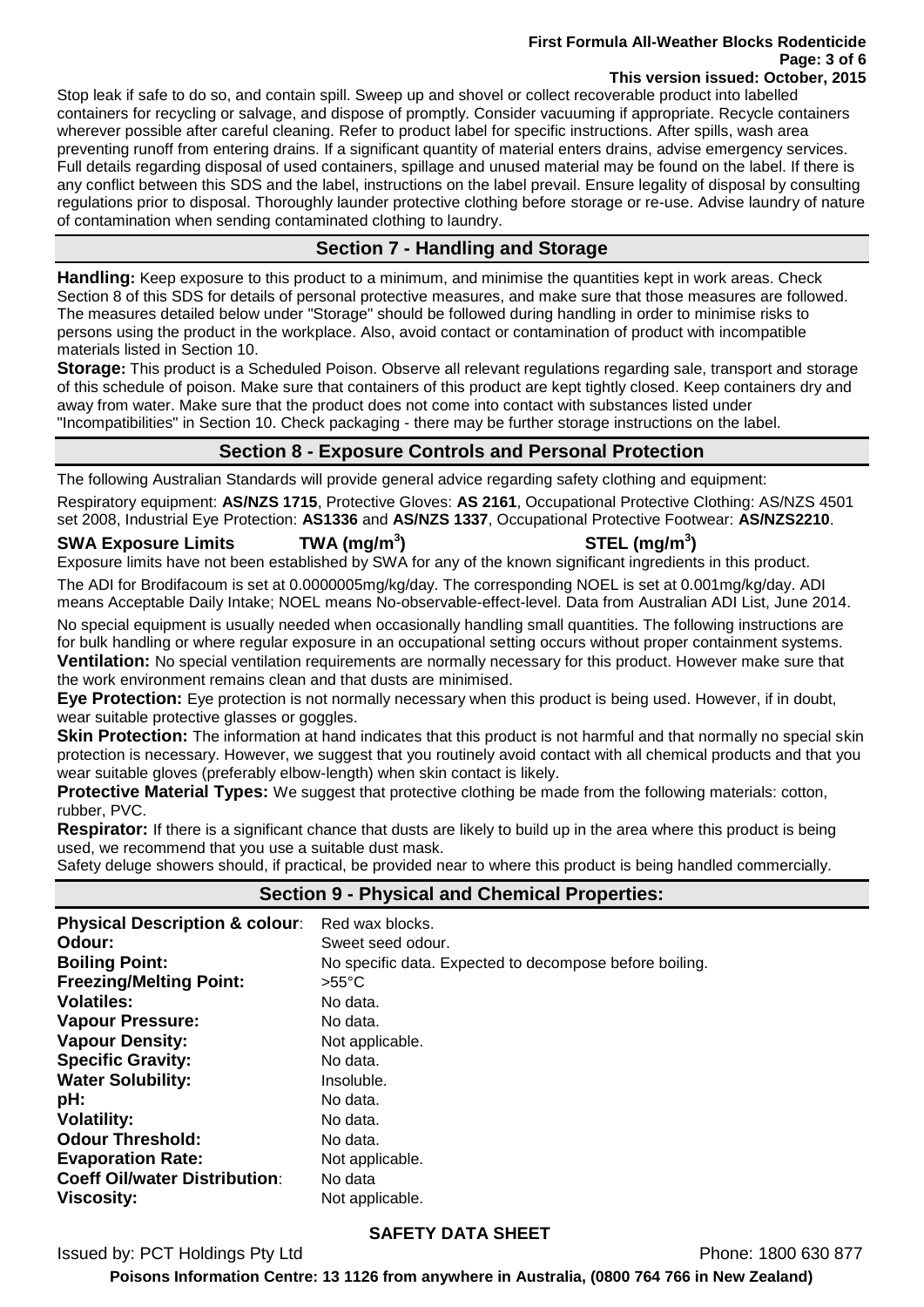**Autoignition temp:** No data.

## **Section 10 - Stability and Reactivity**

**Reactivity:** This product is unlikely to react or decompose under normal storage conditions. However, if you have any doubts, contact the supplier for advice on shelf life properties.

**Conditions to Avoid:** Keep containers tightly closed. Containers should be kept dry.

**Incompatibilities:** strong acids, strong bases, strong oxidising agents.

**Fire Decomposition:** Combustion forms carbon dioxide, and if incomplete, carbon monoxide and possibly smoke. Water is also formed. Carbon monoxide poisoning produces headache, weakness, nausea, dizziness, confusion, dimness of vision, disturbance of judgment, and unconsciousness followed by coma and death.

**Polymerisation:** This product will not undergo polymerisation reactions.

# **Section 11 - Toxicological Information**

**Toxicity:** Brodifacoum is a bromylated hydroxycoumarin derivative; an indirect anti-coagulant; and an effective stomach poison which inhibits prothrombin formation and induces capillary damage. To be effective it usually requires only a single ingestion of a bait formation in one feeding to produce a kill. It is extremely toxic to a broad spectrum of rodents and other small mammals but due to its low bait concentration and its delayed effect it is considered to be only of low acute toxicity hazard to humans. Brodifacoum acts through the interruption of the vitamin K1-epoxide cycle, preventing vitamin K activation rather than depleting its body reserves.

The anticoagulant effect of Brodifacoum may last for more than 7 weeks in the poisoned patient.

Ingestion of Brodifacoum is initially asymptomatic, and may continue as such even with prolonged alterations in prothrombin time. No gastrointestinal tract or other symptomatology occurs. Coagulation disturbances may become evident a few days after ingestion, and may be detected only by laboratory studies. In severe poisoning, gumbleeding, epistaxis, petechiae, ecchymoses, haematomata, blood in urine and faeces, and genital haemorrhage may occur. Internal bleeding and cerebral haemorrhage may complicate the patient's prognosis.

The course of poisoning is characteristically long. Alterations of coagulation parameters and clinical symptoms of bleeding may be maintained for several days if no treatment is provided. The prognosis is poor in cases with internal bleeding or intracerebral haemorrhage, and also in patients with previous haematological illnesses or renal insufficiency. Death however, is uncommon.

Oral  $LD_{50}$ : Rats  $(M)$  0.27 mg/kg  $M$  Mice  $(M)$  0.40 mg/kg Rabbits (M) 0.30 mg/kg Guinea-pigs 0.28 mg/kg Cats 0.25 mg/kg Dogs 0.25 mg/kg There is no data to hand indicating any particular target organs.

## **Potential Health Effects**

# **Inhalation:**

**Short Term Exposure:** Available data indicates that this product is not harmful. In addition product is unlikely to cause any discomfort or irritation.

**Long Term Exposure:** No data for health effects associated with long term inhalation.

## **Skin Contact:**

**Short Term Exposure:** Available data indicates that this product is not harmful. It should present no hazards in normal use. In addition product is unlikely to cause any discomfort in normal use.

**Long Term Exposure:** No data for health effects associated with long term skin exposure.

## **Eye Contact:**

**Short Term Exposure:** This product is believed to be not irritating to eyes.

**Long Term Exposure:** No data for health effects associated with long term eye exposure.

## **Ingestion:**

**Short Term Exposure:** Significant oral exposure is considered to be unlikely. Available data shows that this product is harmful, but symptoms are not available. This product is unlikely to cause any irritation problems in the short or long term.

**Long Term Exposure:** No data for health effects associated with long term ingestion.

## **Carcinogen Status:**

**SWA:** No significant ingredient is classified as carcinogenic by SWA.

**NTP:** No significant ingredient is classified as carcinogenic by NTP.

**IARC:** No significant ingredient is classified as carcinogenic by IARC.

# **SAFETY DATA SHEET**

Issued by: PCT Holdings Pty Ltd **Phone: 1800 630 877**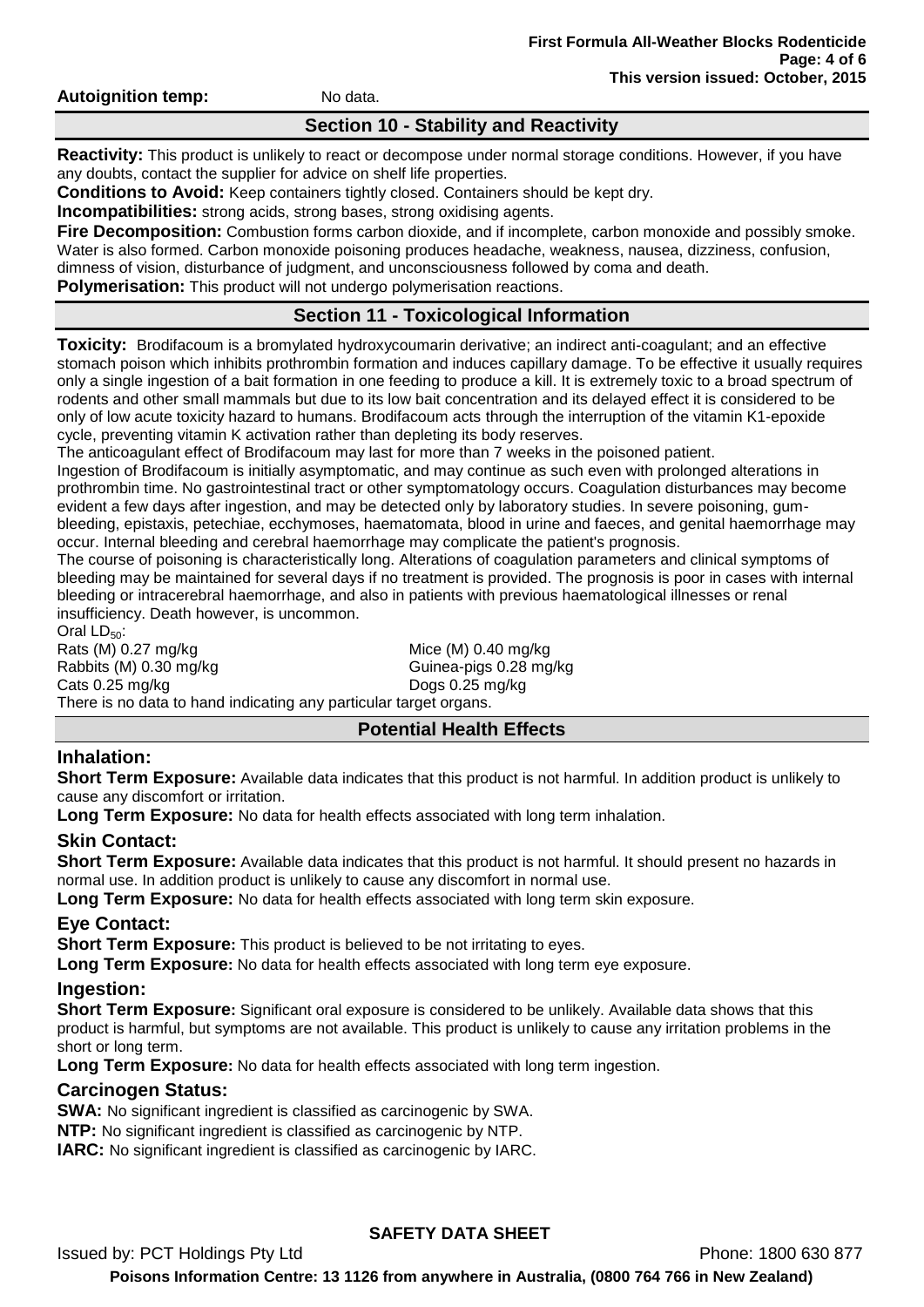## **Classification of Hazardous Ingredients**

Ingredient **Risk Phrases** 

No ingredient mentioned in the HSIS Database is present in this product at hazardous concentrations.

# **Section 12 - Ecological Information**

This product is harmful to aquatic organisms.

Brodifacoum does not enter the atmosphere, because of its low volatility. It is practically insoluble in water. Brodifacoum is strongly bound on soil particles and is not taken up by plants. The rate of degradation is relatively slow and depends on soil type. Residues in crops have never been detected in field studies.

Brodifacoum is not intended for direct application to growing crops or for use as a food additive. No information is available on concentrations in air, water, and soil. Residues of Brodifacoum were detected in dead barn owls in the United Kingdom at levels of 0.019-0.515 mg/kg. Brodifacoum residues were also found in the liver, muscle, and fatty tissues of rabbits, intentionally poisoned during field trials with baits containing 0.005% active ingredient, at concentrations of 4.4, 0.26, and 0.86 mg/kg, respectively.

The solubility of Brodifacoum in water is low and, in bait formulation, its use is unlikely to be a source of water pollution. As a technical material, it is highly toxic for fish. Brodifacoum appears to bind rapidly in the soil with very slow desorption and without leaching. Non-target organisms are potentially at risk in two ways: from direct consumption of baits (primary hazard) and through eating poisoned rodents (secondary hazard).

Bird species vary in their susceptibility to Brodifacoum. The main reason for the poisoning of domestic animals is direct consumption of Brodifacoum baits. Brodifacoum shows a similar range of acute toxicity for non-target and target mammals. The primary hazard is usually expressed by the amount of finished bait that must be consumed to approach the lethal dose. Some secondary toxicity laboratory studies on wildlife have shown that captive predators could be intoxicated by the no-choice feeding of Brodifacoum-poisoned or dosed prey. The significance of these results in terms of hazard under field conditions is difficult to assess, because the predators would not be expected to eat only poisoned animals. However, predators may take poisoned, but not dead, small mammals preferentially. In areas close to baiting, poisoned rodents may represent a high proportion of the diet for individual birds. However, only few individuals will be affected, unless there has been very widespread and constant use of the baits.

# **Section 13 - Disposal Considerations**

**Disposal:** Dispose of empty, used containers in a disposal pit away from desirable plants and their roots and from watercourses. If recycling, return cleaned containers to a recycler or designated collection point. If not recycling, break, crush or puncture empty containers and bury in a local authority landfill. If no landfill available, bury the containers at least 500mm deep in a disposal pit specifically marked and set up for this purpose, clear of waterways, desirable vegetation and tree roots. Empty containers and product should not be burnt.

## **Section 14 - Transport Information**

**UN Number:** This product is not classified as a Dangerous Good by ADG, IATA or IMDG/IMSBC criteria. No special transport conditions are necessary unless required by other regulations.

## **Section 15 - Regulatory Information**

**AICS:** All of the significant ingredients in this formulation are compliant with NICNAS regulations. The following ingredient: Brodifacoum, is mentioned in the SUSMP.

# **Section 16 - Other Information**

**This SDS contains only safety-related information. For other data see product literature.**

| <b>Acronyms:</b>    |                                                                                                                        |
|---------------------|------------------------------------------------------------------------------------------------------------------------|
| <b>ADG Code</b>     | Australian Code for the Transport of Dangerous Goods by Road and Rail (7 <sup>th</sup> edition)                        |
| <b>AICS</b>         | Australian Inventory of Chemical Substances                                                                            |
| <b>SWA</b>          | Safe Work Australia, formerly ASCC and NOHSC                                                                           |
| <b>CAS number</b>   | <b>Chemical Abstracts Service Registry Number</b>                                                                      |
| <b>Hazchem Code</b> | Emergency action code of numbers and letters that provide information to emergency<br>services especially firefighters |
| <b>IARC</b>         | International Agency for Research on Cancer                                                                            |
| <b>NOS</b>          | Not otherwise specified                                                                                                |
| <b>NTP</b>          | National Toxicology Program (USA)                                                                                      |
| <b>R-Phrase</b>     | <b>Risk Phrase</b>                                                                                                     |
| <b>SUSMP</b>        | Standard for the Uniform Scheduling of Medicines & Poisons                                                             |
| <b>UN Number</b>    | <b>United Nations Number</b>                                                                                           |

# **SAFETY DATA SHEET**

Issued by: PCT Holdings Pty Ltd **Phone: 1800 630 877 Poisons Information Centre: 13 1126 from anywhere in Australia, (0800 764 766 in New Zealand)**